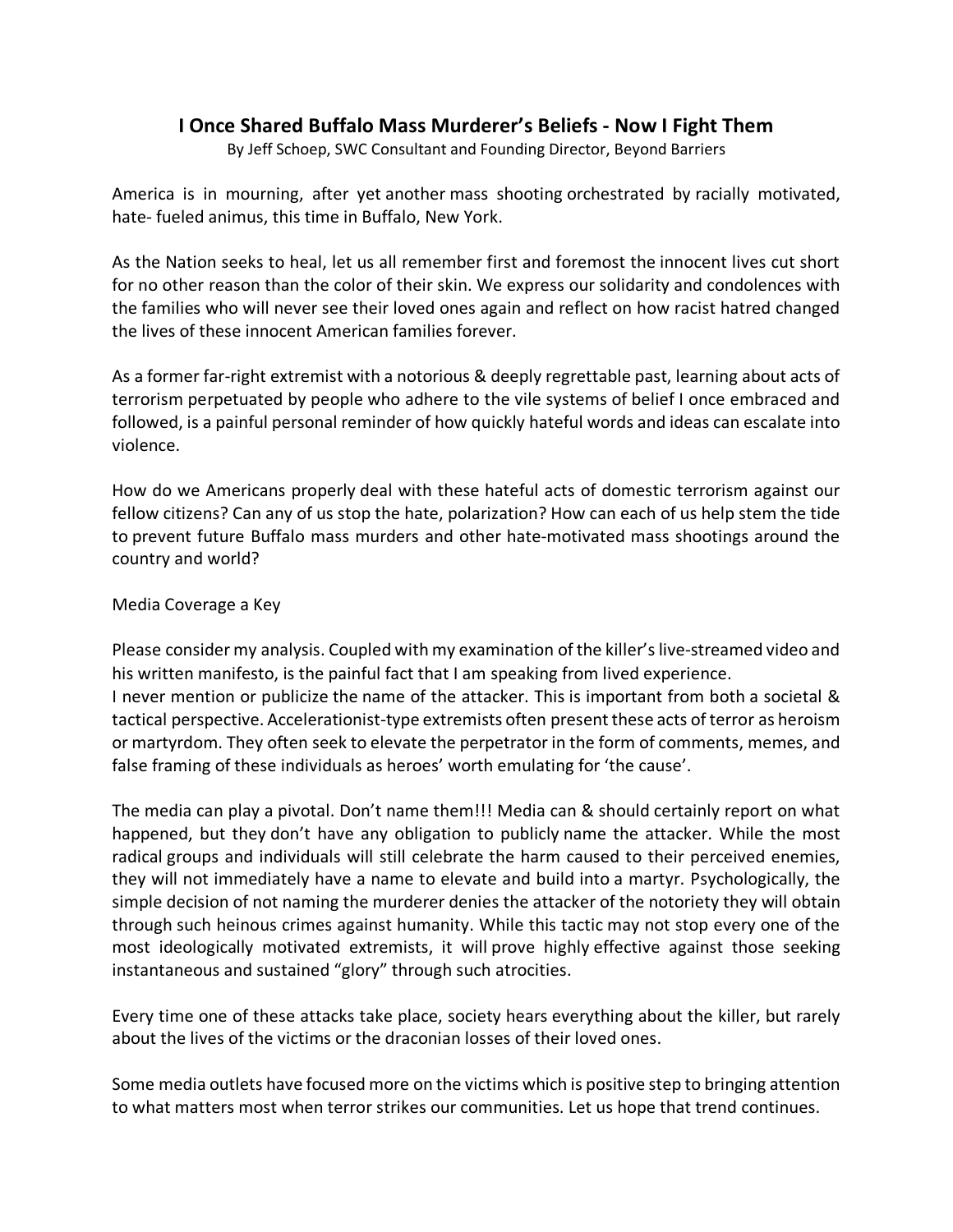Analysis of the Buffalo attack:

The attacker was an 18-year-old white male, who had he not been in tactical gear, would have looked no different than any other young man of his age. This is particularly unsettling for many people who have preconceived notions of what an extremist is supposed to look like. In 2022 America, any extremist can look like your next-door neighbor; some express their beliefs very publicly, others mask their hate-filled agenda for practical or tactical reasons.

The Buffalo livestream video was difficult to watch, & much like other horrifying live-streamed attacks, it couldn't be more cold, calculated, or vicious. The attacker demonstrated a clear intent to execute & kill.

The Simon Wiesenthal Center has been urging Facebook and YouTube for years to put a delay on all live streaming, much the way news channels do—all to no avail. Live-streaming places a central role in virtually every mass murder attack from Germany to Christchurch, and now in Buffalo. How many more will we need before they act?

Racial hatred was clearly the motive in the video, as the shooter approached what appeared to be a white person on the ground, and the shooter calmly says "oh sorry" in a manner that most people might say to someone they accidentally bump into. The psychological disconnect, lack of empathy, and failure to even acknowledge the humanity of others can be clearly heard in the voice of the terrorist. The calculated calmness during such a heinous attack is unconscionable, and it will remain stuck in this writer's mind for years to come.

The Manifesto:

The manifesto appears to be tailored after & inspired by previous mass shooters. The big differences that stand out: It's written as a "how to" manual or handbook for grooming future terrorists. 90 + pages are dedicated to weaponry, armor, & what options could be considered for future attacks.

The question-and-answer section:

One point stands out here and reinforces what I detailed about the media role in naming terrorists.

The Manifesto states:

Question:

Did you carry out the attack for fame? Answer:

"I carried this attack out so I can influence others into defending themselves from the replacers, becoming infamous was the only way."